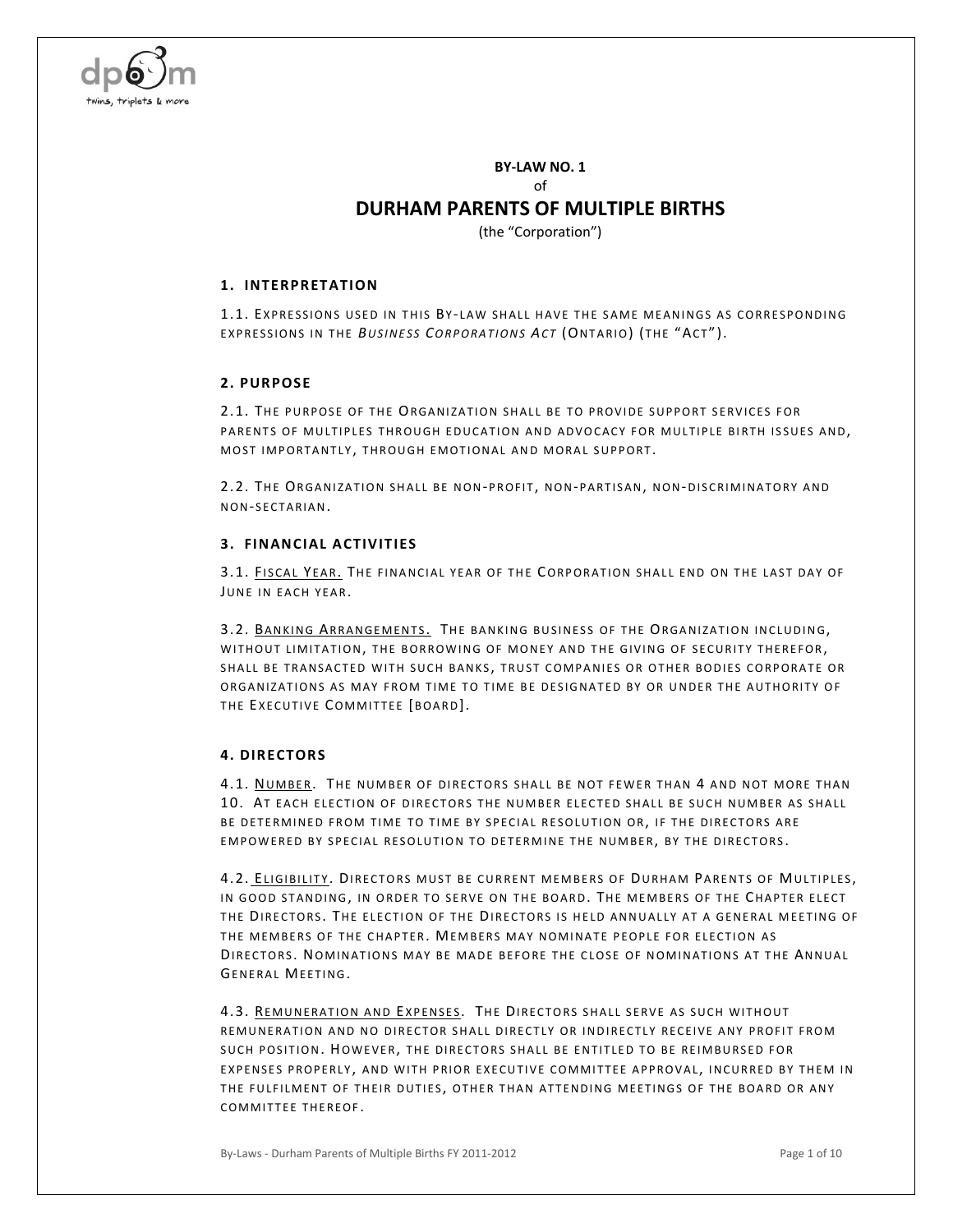

#### **5. M EETINGS**

5.1. CALLING OF MEETINGS. MEETINGS OF THE DIRECTORS SHALL BE HELD AT SUCH TIME AND PLACE WITHIN ONTARIO AS THE PRESIDENT OR ANY TWO DIRECTORS MAY DETERMINE.

5.2. NOTICE OF MEETINGS. NOTICE OF THE TIME AND PLACE OF EACH MEETING OF DIRECTORS SHALL BE DETERMINED AT THE MEETING PRECEDING. MEETINGS MAY BE HELD WITHOUT NOTICE IF THE DIRECTORS WAIVE OR ARE DEEMED TO WAIVE NOTICE. DIRECTORS SHALL MAKE EVERY EFFORT TO GIVE NOTICE OF AN ADJOURNED MEETING WITHIN A REASONABLE TIME PRIOR TO THE MEETING DATE. IN EMERGENCY CIRCUMSTANCES THE CHAIR OR ANY DIRECTOR APPOINTED BY THE CHAIR MAY TELEPHONE ALL MEMBERS TO ADVISE OF THE ADJOURNMENT.

5.3. ANNUAL GENERAL MEETING. AN ANNUAL GENERAL MEETING IS HELD EVERY YEAR TO ELECT THE BOARD OF DIRECTORS AND INFORM CHAPTER MEMBERS OF PREVIOUS AND FUTURE ACTIVITIES. AT EVERY ANNUAL MEETING, IN ADDITION TO ANY OTHER BUSINESS THAT MAY BE TRANSACTED, THE REPORT OF THE DIRECTORS AND THE FINANCIAL STATEMENT SHALL BE PRESENTED AND DIRECTORS APPOINTED FOR THE ENSUING YEAR. THE MEMBERS MAY CONSIDER AND TRANSACT ANY BUSINESS EITHER SPECIAL OR GENERAL AT ANY MEETING OF THE MEMBERS. THE BOARD OF DIRECTORS OR THE PRESIDENT OR VICE-PRESIDENT SHALL HAVE POWER TO CALL, AT ANY TIME, A GENERAL MEETING OF THE MEMBERS OF THE CORPORATION.

5.4. FREQUENCY OF MEETINGS. MEETINGS SHALL BE HELD ON A MONTHLY BASIS, WITH A MINIMUM OF 10 MEETINGS EACH CALENDAR YEAR. SPECIAL MEETINGS MAY BE HELD AT ANY TIME WHEN CALLED FOR BY THE CHAIR OR A MAJORITY OF BOARD MEMBERS.

5.5. CHAIR. THE PRESIDENT, OR IF NOT IN ATTENDANCE A DIRECTOR CHOSEN BY THE DIRECTORS AT THE MEETING, SHALL CHAIR ANY MEETING OF THE EXECUTIVE COMMITTEE.

5.6. AGENDA. AGENDA ITEMS MAY BE ADDED BY DIRECTORS UP TO 48 HOURS PRIOR TO COMMENCEMENT OF THE MEETING. AGENDAS SHALL BE PROVIDED AT LEAST 1 DAY IN ADVANCE.

5.7. VOTING AT MEETINGS. EACH DIRECTOR SHALL HAVE THE RIGHT TO EXERCISE ONE VOTE AND MOTIONS SHALL BE DECIDED BY A MAJORITY OF VOTES. IN CASE OF AN EQUALITY OF VOTES THE CHAIR OF THE MEETING SHALL HAVE A SECOND OR CASTING VOTE.

5.8. PROXY VOTE. A MEMBER MAY, BY MEANS OF A WRITTEN PROXY, APPOINT A PROXYHOLDER TO ATTEND AND ACT AT A SPECIFIC MEETING OF MEMBERS, IN THE MANNER AND TO THE EXTENT AUTHORIZED BY THE PROXY. A PROXYHOLDER MUST BE A MEMBER OF THE EXECUTIVE COMMITTEE.

5.9. QUORUM. A QUORUM OF DIRECTORS SHALL BE ONE-HALF OF THE NUMBER OF DIRECTORS OR SUCH GREATER NUMBER AS THE DIRECTORS MAY FROM TIME TO TIME DETERMINE. A QUORUM MUST BE PRESENT IN ORDER TO CONDUCT BUSINESS ON BEHALF OF DURHAM PARENTS OF MULTIPLES.

5.10. MEETINGS OF THE BOARD BY COMMUNICATIONS FACILITIES. IF ALL THE DIRECTORS OF THE ORGANIZATION CONSENT THERETO GENERALLY OR IN RESPECT OF A PARTICULAR MEETING, A DIRECTOR MAY PARTICIPATE IN A MEETING OF THE BOARD OR OF A COMMITTEE OF THE BOARD BY MEANS OF SUCH CONFERENCE TELEPHONE EMAIL, OR OTHER COMMUNICATIONS FACILITIES AS PERMIT ALL PERSONS PARTICIPATING IN THE MEETING TO HEAR EACH OTHER, AND A DIRECTOR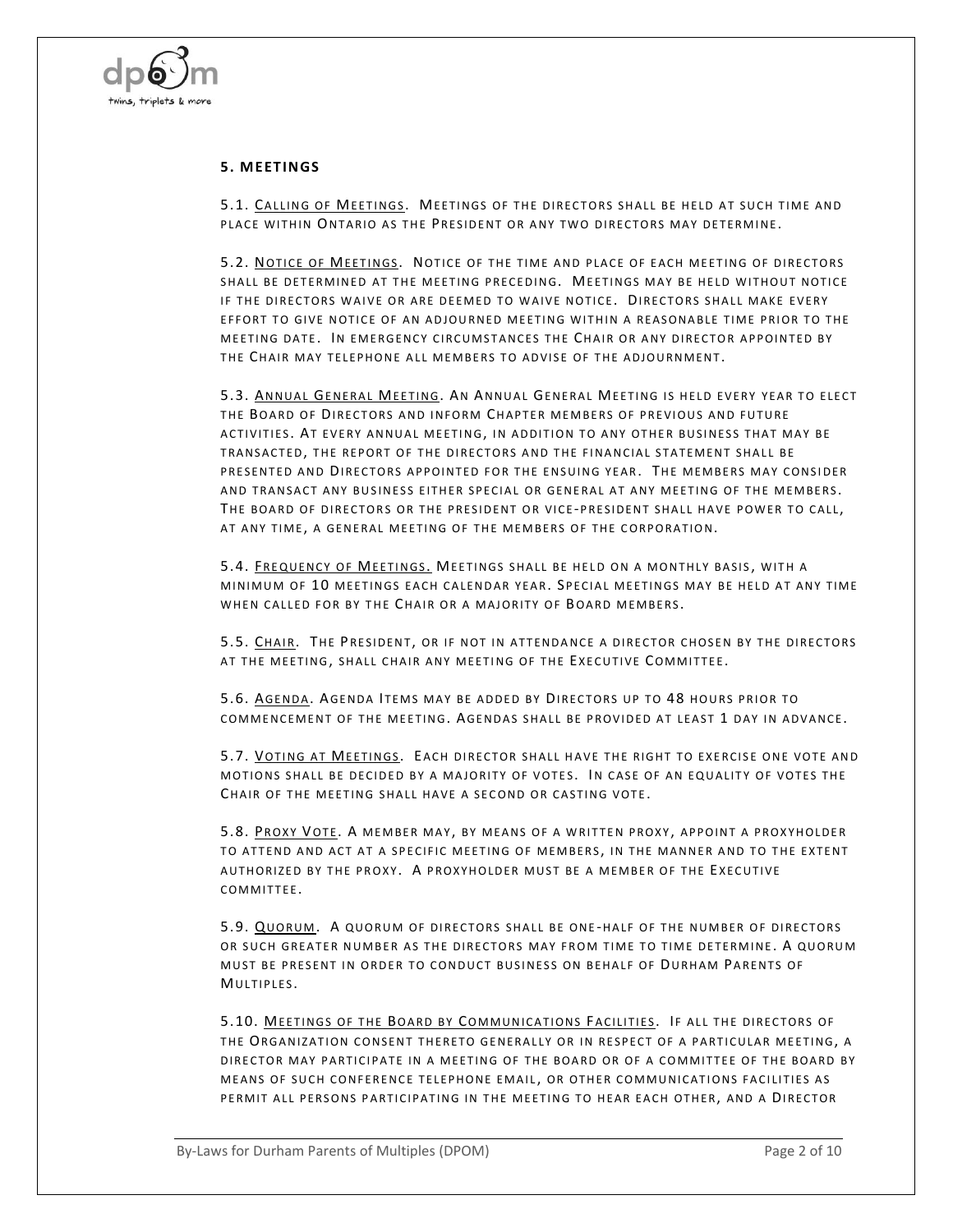

PARTICIPATING IN SUCH A MEETING BY SUCH MEANS IS DEEMED TO BE PRESENT AT THE MEETING. ANY SUCH CONSENT SHALL BE FFFFCTIVE WHETHER GIVEN BEFORE OR AFTER THE MEETING TO WHICH IT RELATES AND MAY BE GIVEN WITH RESPECT TO ALL MEETINGS OF THE BOARD AND OF COMMITTEES OF THE BOARD.

#### **6. OFFICERS**

6.1. GENERAL. THE DIRECTORS MAY FROM TIME TO TIME APPOINT A CHAIRMAN OF THE BOARD. THE DIRECTORS OF THE CORPORATION SHALL CONSIST OF AN APPOINTED PRESIDENT, AN ELECTED VICE-PRESIDENT, AN ELECTED SECRETARY, AN ELECTED TREASURER AND SUCH OTHER ELECTED OFFICERS AS THE EXECUTIVE COMMITTEE MAY DETERMINE.

6.2. CHAIRMAN OF THE BOARD. THE CHAIRMAN OF THE BOARD, IF ANY, SHALL BE APPOINTED FROM AMONG THE DIRECTORS AND WHEN PRESENT SHALL BE CHAIRMAN OF MEETINGS OF DIRECTORS AND MEMBERS AND SHALL HAVE SUCH OTHER POWERS AND DUTIES AS THE DIRECTORS MAY DETERMINE

6.3. PRESIDENT. UNLESS THE DIRECTORS OTHERWISE DETERMINE THE PRESIDENT SHALL BE APPOINTED FROM AMONG THE DIRECTORS AND SHALL BE THE CHIEF EXECUTIVE OFFICER OF THE CORPORATION AND SHALL HAVE GENERAL SUPERVISION OF ITS BUSINESS AND AFFAIRS AND IN THE ABSENCE OF THE CHAIRMAN OF THE BOARD SHALL BE CHAIRMAN OF MEETINGS OF DIRECTORS AND SHAREHOLDERS WHEN PRESENT.

6.4. VICE-PRESIDENT. A VICE-PRESIDENT SHALL HAVE SUCH POWERS AND DUTIES AS THE DIRECTORS OR THE CHIEF EXECUTIVE OFFICER MAY DETERMINE. THE VICE-PRESIDENT SHALL ACT ON BEHALF OF THE PRESIDENT AND EXECUTIVE COMMITTEE IN THE ABSENCE OF THE PRESIDENT.

6.5 SECRETARY. THE SECRETARY SHALL GIVE REQUIRED NOTICES TO SHAREHOLDERS, DIRECTORS, AUDITORS AND MEMBERS OF COMMITTEES, ACT AS SECRETARY OF MEETINGS OF DIRECTORS AND SHAREHOLDERS WHEN PRESENT, KEEP AND ENTER MINUTES OF SUCH MEETINGS, MAINTAIN THE CORPORATE RECORDS OF THE CORPORATION, HAVE CUSTODY OF THE CORPORATE SEAL (IF ONE IS ADOPTED) AND SHALL HAVE SUCH OTHER POWERS AND DUTIES AS THE DIRECTORS OR THE CHIEF EXECUTIVE OFFICER MAY DETERMINE.

6.6. TREASURER. THE TREASURER SHALL KEEP PROPER ACCOUNTING RECORDS IN ACCORDANCE WITH THE ACT, HAVE SUPERVISION OVER THE SAFEKEEPING OF SECURITIES AND THE DEPOSIT AND DISBURSEMENT OF FUNDS OF THE CORPORATION, REPORT AS REQUIRED ON THE FINANCIAL POSITION OF THE CORPORATION, AND HAVE SUCH OTHER POWERS AND DUTIES AS THE DIRECTORS OR THE CHIEF EXECUTIVE OFFICER MAY DETERMINE.

6.7. MEMBERS OF THE EXECUTIVE COMMITTEE. IN ADDITION TO THE DIRECTORS OF THE CORPORATION, THE EXECUTIVE COMMITTEE SHALL CONSIST OF MEMBERSHIP COORDINATOR, NEWSLETTER EDITOR, MOTHER SUPPORT COORDINATOR AND OUTREACH COORDINATOR.

6.8 VARIATION OF DUTIES. THE DIRECTORS MAY, FROM TIME TO TIME, VARY, ADD TO OR LIMIT THE POWERS AND DUTIES OF ANY OFFICER OR EXECUTIVE COMMITTEE MEMBER OTHER THAN THE SPECIFIC DUTIES OF THE DIRECTORS SET OUT ABOVE.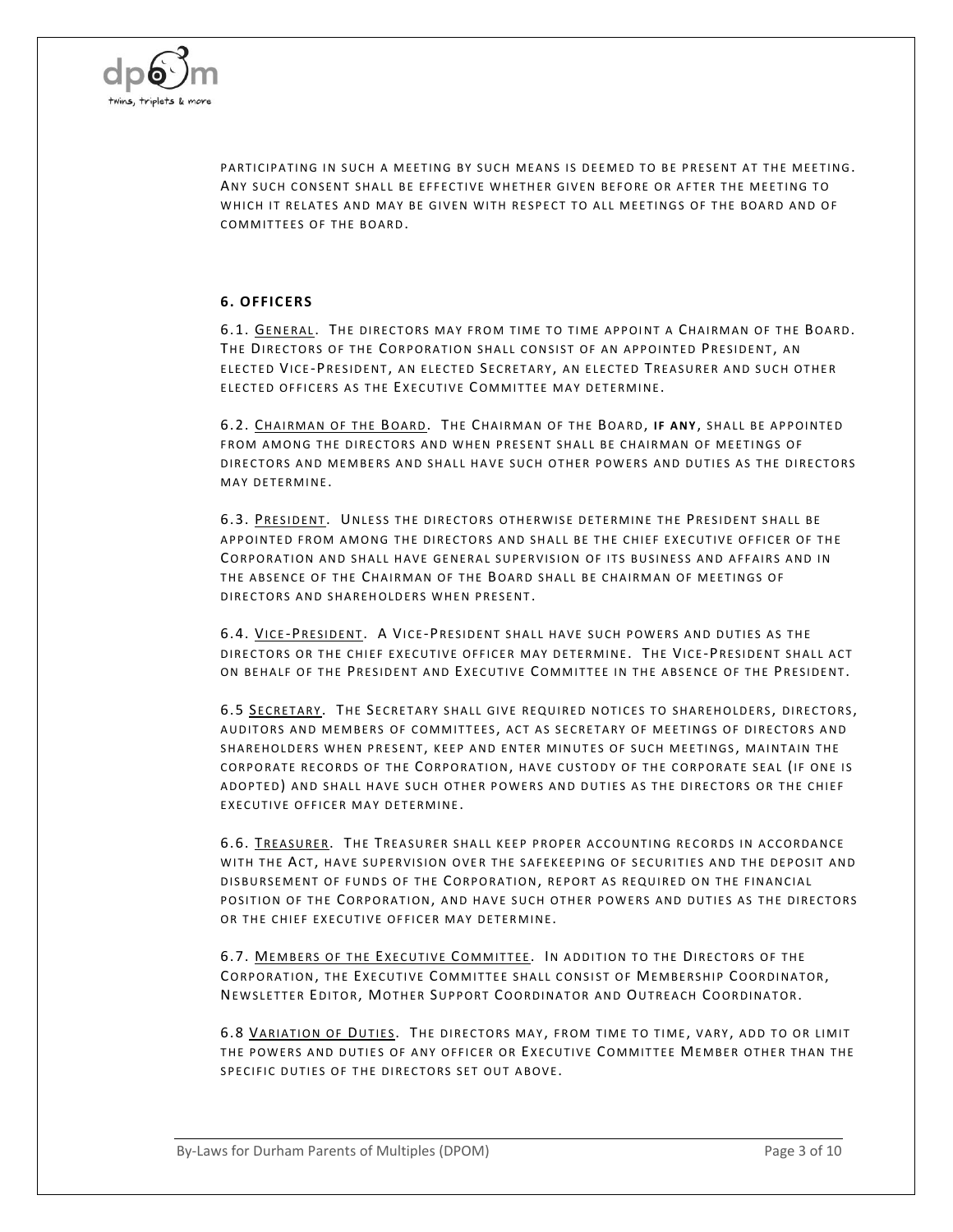

6.9 ELECTION AND TERM. THE ELECTION OF THE DIRECTORS AND OTHER EXECUTIVE COMMITTEE MEMBERS SHALL TAKE PLACE AT EACH ANNUAL GENERAL MEETING OF MEMBERS, AND ALL THE DIRECTORS THEN IN OFFICE SHALL RETIRE BUT, IF QUALIFIED, SHALL BE ELIGIBLE FOR RE-ELECTION. IF AN ELECTION OF DIRECTORS IS NOT HELD AT THE PROPER TIME OR NO SUCCESSFUL CANDIDATE HAS STEPPED FORWARD, THE INCUMBENT DIRECTORS AND EXECUTIVE COMMITTEE MEMBERS SHALL CONTINUE IN OFFICE UNTIL THEIR SUCCESSORS ARE ELECTED.

6.10. VACANCIES. VACANCIES ON THE BOARD MAY BE FILLED FOR THE REMAINDER OF THE TERM OF OFFICE EITHER BY THE MEMBERS AT A MEETING OF MEMBERS CALLED FOR THE PURPOSE OR BY THE EXECUTIVE COMMITTEE [BOARD] IF THE REMAINING DIRECTORS CONSTITUTE A QUORUM. THE VICE-PRESIDENT SHALL ASSUME THE DUTIES OF PRESIDENT IN THE EVENT OF A PRESIDENTIAL VACANCY.

6.11. CONFLICT OF INTEREST. ANY MEMBER OF THE BOARD WHO HAS A FINANCIAL, PERSONAL, OR OFFICIAL INTEREST IN, OR CONFLICT (OR APPEARANCE OF A CONFLICT) WITH ANY MATTER PENDING BEFORE THE BOARD, OF SUCH NATURE THAT IT PREVENTS OR MAY PREVENT THAT MEMBER FROM ACTING ON THE MATTER IN AN IMPARTIAL MANNER, WILL OFFER TO THE BOARD TO VOLUNTARILY EXCUSE HIM/HERSELF AND WILL VACATE HIS SEAT AND REFRAIN FROM DISCUSSION AND VOTING ON SAID ITEM.

6.11. REMOVAL OF OFFICERS. THE BOARD OF DIRECTORS MAY BY RESOLUTION PASSED BY AT LEAST TWO-THIRDS OF THE VOTES CAST, REMOVE ANY OFFICER BEFORE THE EXPIRATION OF SUCH OFFICER'S TERM, AND MAY, BY A MAJORITY OF VOTES CAST, ELECT A PERSON IN PLACE AND STEAD OF SUCH DIRECTOR FOR THE REMAINDER OF THE TERM.

## **7. INSURANCE**

THE CORPORATION MUST PURCHASE AND MAINTAIN INSURANCE WITH RESPECT TO RENTAL PROPERTY LIABILITY AND DIRECTORS' AND OFFICERS' LIABILITY. THE TREASURER, OR SUCH OTHER PERSON THE TREASURER MAY APPOINT, SHALL BE RESPONSIBLE FOR OBTAINING AND RENEWING INSURANCE.

#### **8. M EMB ERSHIP IN M ULTIPLE BIRTHS CANADA**

THE ORGANIZATION MAY OR MAY NOT BE AFFILIATED WITH MULTIPLE BIRTHS CANADA AS DETERMINED BY THE EXECUTIVE COMMITTEE IN ITS SOLE DISCRETION.

#### **9. RULES AND REGULATIONS**

THE BOARD MAY ESTABLISH RULES AND REGULATIONS NOT INCONSISTENT WITH THE BY-LAWS RELATING TO THE MANAGEMENT AND OPERATION OF THE ORGANIZATION.

## **10. EXECUTION OF INSTRUM ENTS**

DEEDS, TRANSFERS, ASSIGNMENTS, AGREEMENTS, PROXIES AND OTHER INSTRUMENTS MAY BE SIGNED ON BEHALF OF THE CORPORATION BY ANY TWO DIRECTORS OR BY A DIRECTOR AND AN OFFICER OR BY ONE OF THE CHAIR, IF ANY, THE PRESIDENT AND A VICE-PRESIDENT TOGETHER WITH ONE OF THE SECRETARY AND THE TREASURER OR IN SUCH OTHER MANNER AS THE DIRECTORS MAY DETERMINE; EXCEPT THAT INSIDER TRADING REPORTS MAY BE SIGNED ON BEHALF OF THE CORPORATION BY ANY ONE DIRECTOR OR OFFICER OF THE CORPORATION.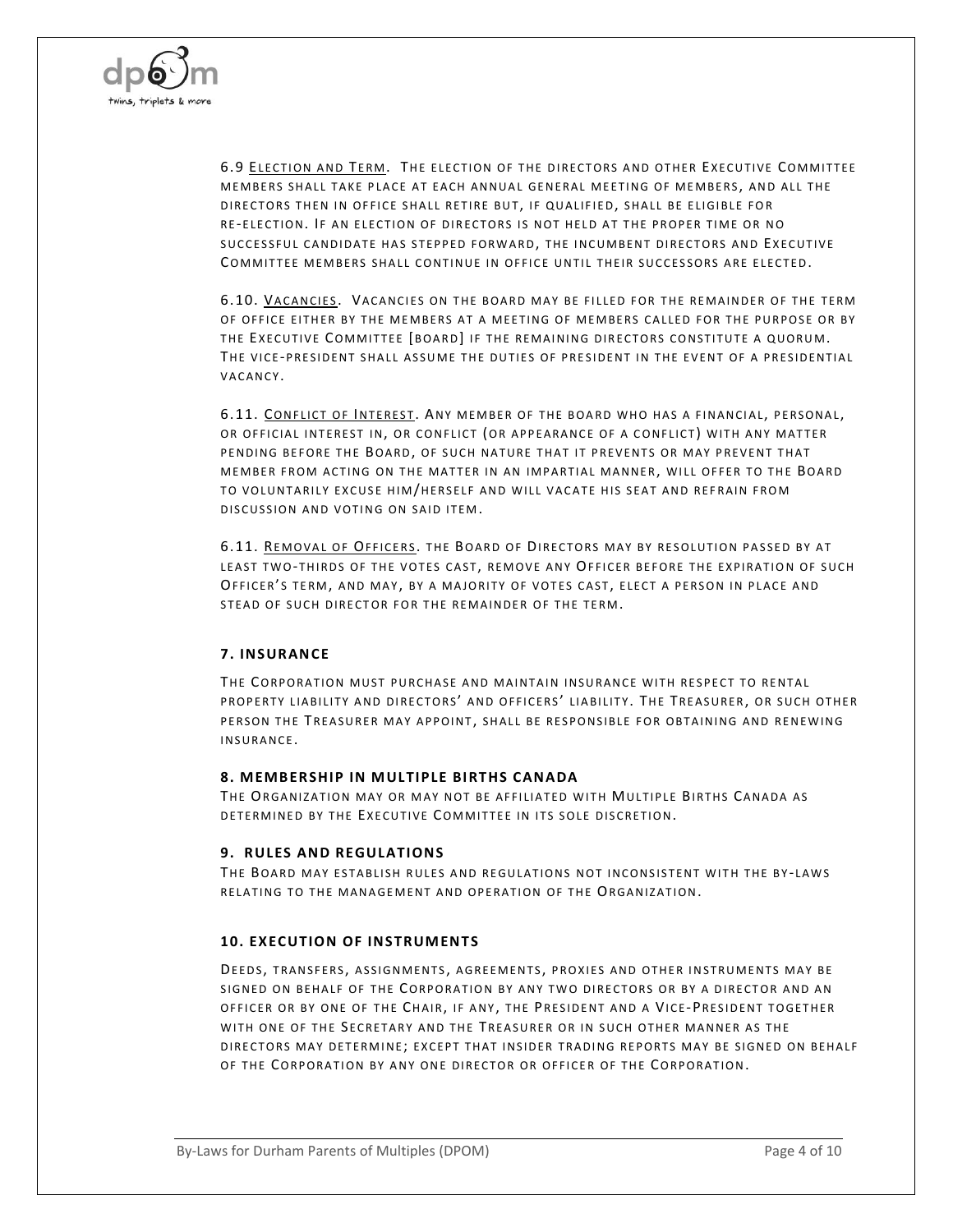

## **11. NOTICE**

11.1. A NOTICE MAILED TO A DIRECTOR, AUDITOR OR MEMBER OF A COMMITTEE SHALL BE DEEMED TO HAVE BEEN RECEIVED ON THE FIFTH DAY AFTER MAILING.

11.2. ACCIDENTAL OMISSION TO GIVE ANY NOTICE TO ANY DIRECTOR, AUDITOR OR MEMBER OF A COMMITTEE OR NON-RECEIPT OF ANY NOTICE OR ANY ERROR IN A NOTICE NOT AFFECTING THE SUBSTANCE THEREOF SHALL NOT INVALIDATE ANY ACTION TAKEN AT ANY MEETING HELD PURSUANT TO SUCH NOTICE.

#### **12. EFFECTIVE DATE, AM ENDM ENTS AND REPEAL**

12.1 EFFECTIVE DATE. THIS BY-LAW SHALL COME INTO FORCE ON THE DATE SET OUT BELOW IN ACCORDANCE WITH THE ACT.

12.2 AMENDMENTS. THESE BY-LAWS MAY BE AMENDED BY A TWO-THIRD VOTE OF BOARD MEMBERS PRESENT AT ANY MEETING, PROVIDED A QUORUM IS PRESENT AND PROVIDE A COPY OF THE PROPOSED AMENDMENT(S) ARE PROVIDED TO EACH BOARD MEMBER AT LEAST ONE WEEK PRIOR TO SAID MEETING.

12.3 REPEAL. ALL PREVIOUS BY-LAWS OF THE CORPORATION ARE REPEALED AS OF THE COMING INTO FORCE OF THIS BY-LAW. SUCH REPEAL SHALL NOT AFFECT THE PREVIOUS OPERATION OF ANY BY-LAW SO REPEALED OR AFFECT THE VALIDITY OF ANY ACT DONE OR RIGHT, PRIVILEGE, OBLIGATION OR LIABILITY ACQUIRED OR INCURRED UNDER, OR THE VALIDITY OF ANY CONTRACT OR AGREEMENT MADE PURSUANT TO, OR THE VALIDITY OF ANY LETTERS PATENT OR PREDECESSOR CHARTER DOCUMENTS OF THE CORPORATION OBTAINED PURSUANT TO, ANY SUCH BY-LAW PRIOR TO ITS REPEAL. ALL OFFICERS AND PERSONS ACTING UNDER ANY BY-LAW SO REPEALED SHALL CONTINUE TO ACT AS IF APPOINTED UNDER THE PROVISIONS OF THIS BY-LAW AND ALL RESOLUTIONS OF THE MEMBERS OR THE BOARD OR A COMMITTEE OF THE BOARD WITH CONTINUING EFFECT PASSED UNDER ANY REPEALED BY-LAW SHALL CONTINUE TO BE GOOD AND VALID TO THE EXTENT INCONSISTENT WITH THIS BY-LAW AND UNTIL AMENDED OR REPEALED.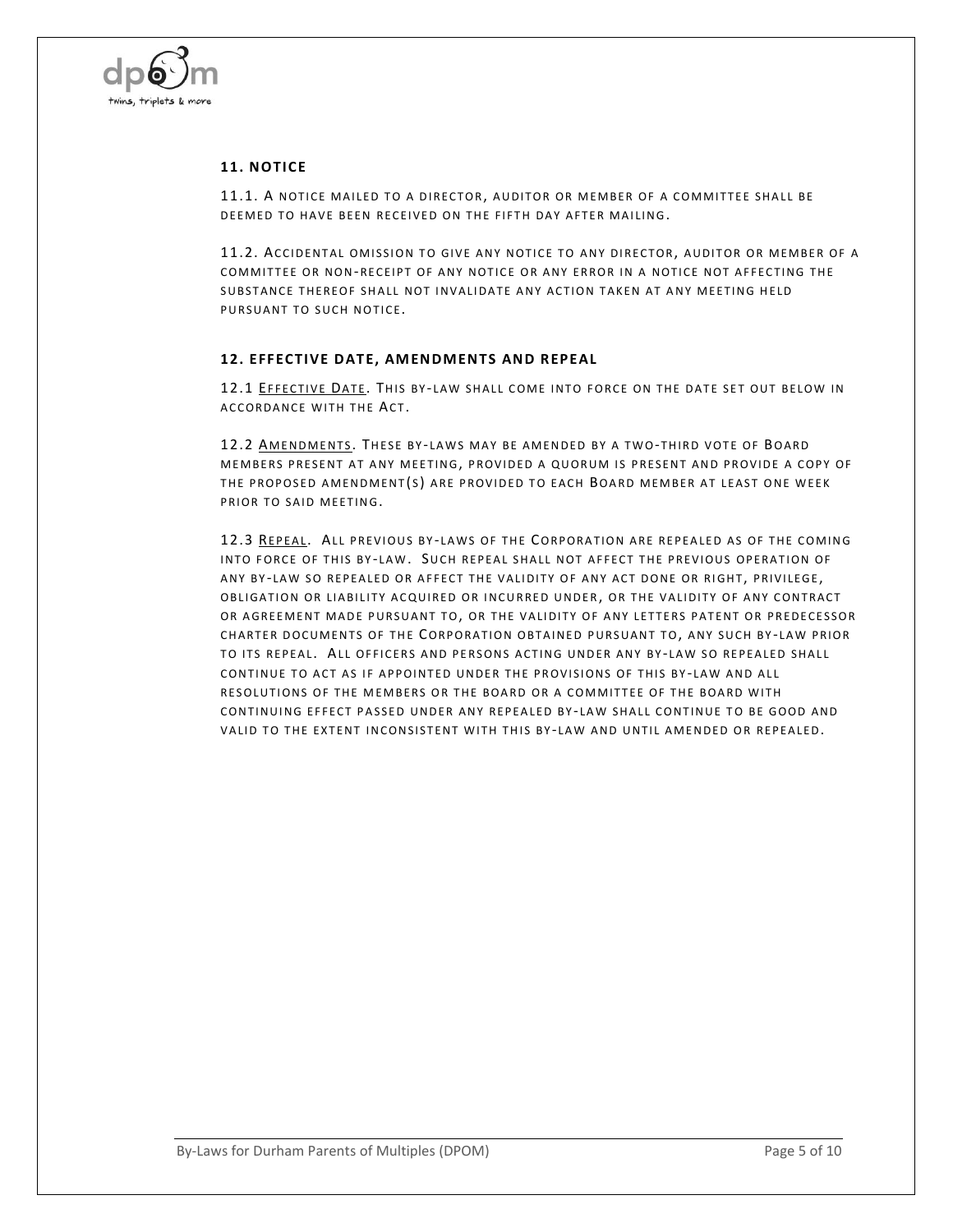

RESOLVED THAT THE FOREGOING BY-LAW IS MADE A BY-LAW OF THE CORPORATION BY THE SIGNATURES HERETO OF ALL THE DIRECTORS OF THE CORPORATION PURSUANT TO THE *BUSINESS CORPORATIONS ACT* (ONTARIO), THIS DAY OF , 2011.

Natalie Albrecht, President Tara Perrin, Vice President

Olena Tytarenko, Treasurer **Erin McElwain, Secretary** 

**RESOLVED THAT** the foregoing by-law is confirmed as a by-law of the Corporation by the signatures hereto of all the directors of the Corporation pursuant to the *Business Corporations Act* (Ontario), this day of , 2011.

Natalie Albrecht, President Tara Perrin, Vice President

Olena Tytarenko, Treasurer **Erin McElwain, Secretary** 

By-Laws for Durham Parents of Multiples (DPOM) example 20 and the Capacity Page 6 of 10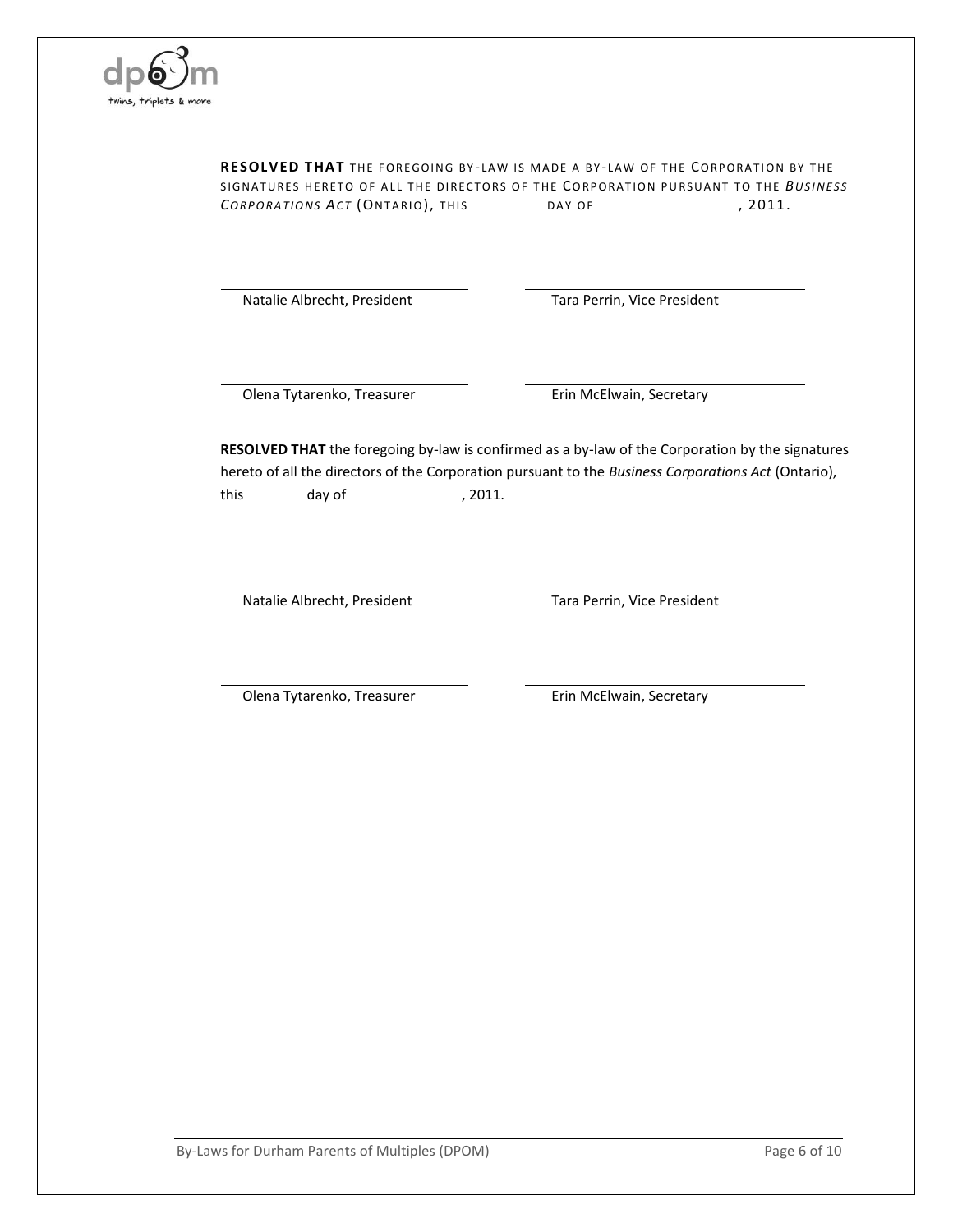

#### **BY-LAW NO. 2** of

## **DURHAM PARENTS OF MULTIPLE BIRTHS**

(the "Corporation")

Being a by-law to indemnify, among others, the directors and officers of the Corporation.

<span id="page-6-0"></span>THE CORPORATION SHALL INDEMNIFY A DIRECTOR OR OFFICER OF THE CORPORATION, A FORMER DIRECTOR OR OFFICER OF THE CORPORATION OR A PERSON WHO ACTS OR ACTED AT THE CORPORATION'S REQUEST AS A DIRECTOR OR OFFICER OF A BODY CORPORATE OF WHICH THE CORPORATION IS OR WAS A SHAREHOLDER OR CREDITOR, AND HIS OR HER HEIRS AND LEGAL REPRESENTATIVES, AGAINST ALL COSTS, CHARGES AND EXPENSES, INCLUDING AN AMOUNT PAID TO SETTLE AN ACTION OR SATISFY A JUDGMENT, REASONABLY INCURRED BY HIM OR HER IN RESPECT OF ANY CIVIL, CRIMINAL OR ADMINISTRATIVE ACTION OR PROCEEDING TO WHICH HE OR SHE IS MADE A PARTY BY REASON OF BEING OR HAVING BEEN A DIRECTOR OR OFFICER OF THE CORPORATION OR SUCH BODY CORPORATE, (EXCEPT IN RESPECT OF AN ACTION BY OR ON BEHALF OF THE CORPORATION OR SUCH BODY CORPORATE TO PROCURE A JUDGMENT IN ITS FAVOUR), IF

<span id="page-6-1"></span>A)HE OR SHE ACTED HONESTLY AND IN GOOD FAITH WITH A VIEW TO THE BEST INTERESTS OF THE CORPORATION OR SUCH BODY CORPORATE, AS THE CASE MAY BE; AND

<span id="page-6-2"></span>B)IN THE CASE OF A CRIMINAL OR ADMINISTRATIVE ACTION OR PROCEEDING THAT IS ENFORCED BY A MONETARY PENALTY, HE OR SHE HAD REASONABLE GROUNDS FOR BELIEVING THAT HIS OR HER CONDUCT WAS LAWFUL.

THE CORPORATION SHALL, WITH THE PRIOR APPROVAL OF THE COURT HAVING JURISDICTION,

IN DEMNIFY A PERSON REFERRED TO IN PARAGRAPH  $0$  in respect of an action by or on BEHALF OF THE CORPORATION OR SUCH BODY CORPORATE TO PROCURE A JUDGMENT IN ITS FAVOUR, TO WHICH HE OR SHE IS MADE A PARTY BY REASON OF BEING OR HAVING BEEN A DIRECTOR OR AN OFFICER OF THE CORPORATION OR SUCH BODY CORPORATE, AGAINST ALL COSTS, CHARGES AND EXPENSES REASONABLY INCURRED BY HIM OR HER IN CONNECTION WITH SUCH ACTION IF HE OR SHE FULFILLS THE CONDITIONS SET OUT IN PARAGRAPHS [0](#page-6-1) AND [0.](#page-6-2)

RESOLVED THAT THE FOREGOING BY-LAW IS MADE A BY-LAW OF THE CORPORATION BY THE SIGNATURES HERETO OF ALL THE DIRECTORS OF THE CORPORATION PURSUANT TO THE BUSINESS **CORPORATIONS ACT (ONTARIO), THIS BAY OF , 2011.**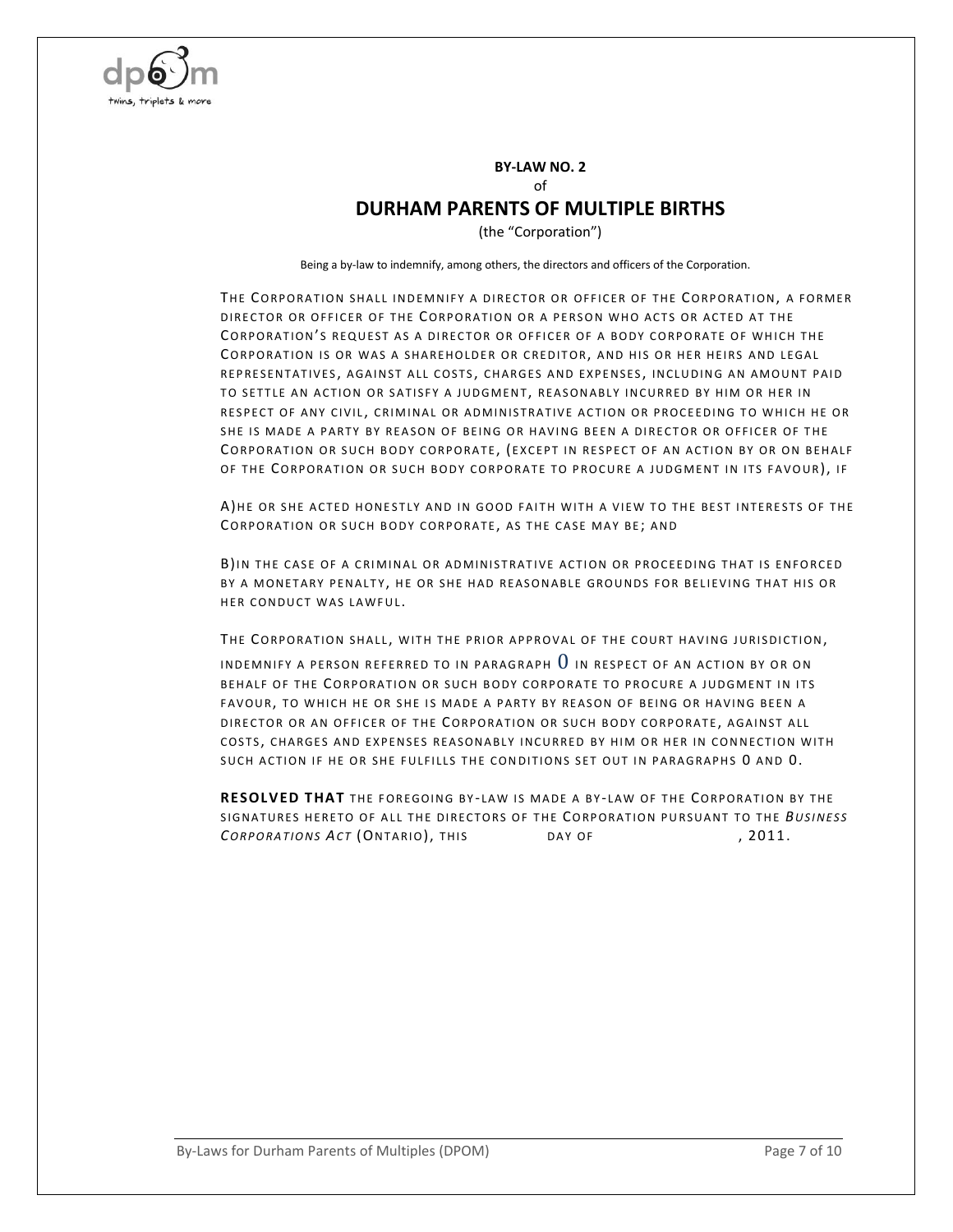

Natalie Albrecht, President Tara Perrin, Vice President

Olena Tytarenko, Treasurer **Erin McElwain, Secretary** 

**RESOLVED THAT** the foregoing by-law is confirmed as a by-law of the Corporation by the signatures hereto of all the directors of the Corporation pursuant to the *Business Corporations Act* (Ontario), this day of , 2011.

Natalie Albrecht, President Tara Perrin, Vice President

Olena Tytarenko, Treasurer **Erin McElwain, Secretary**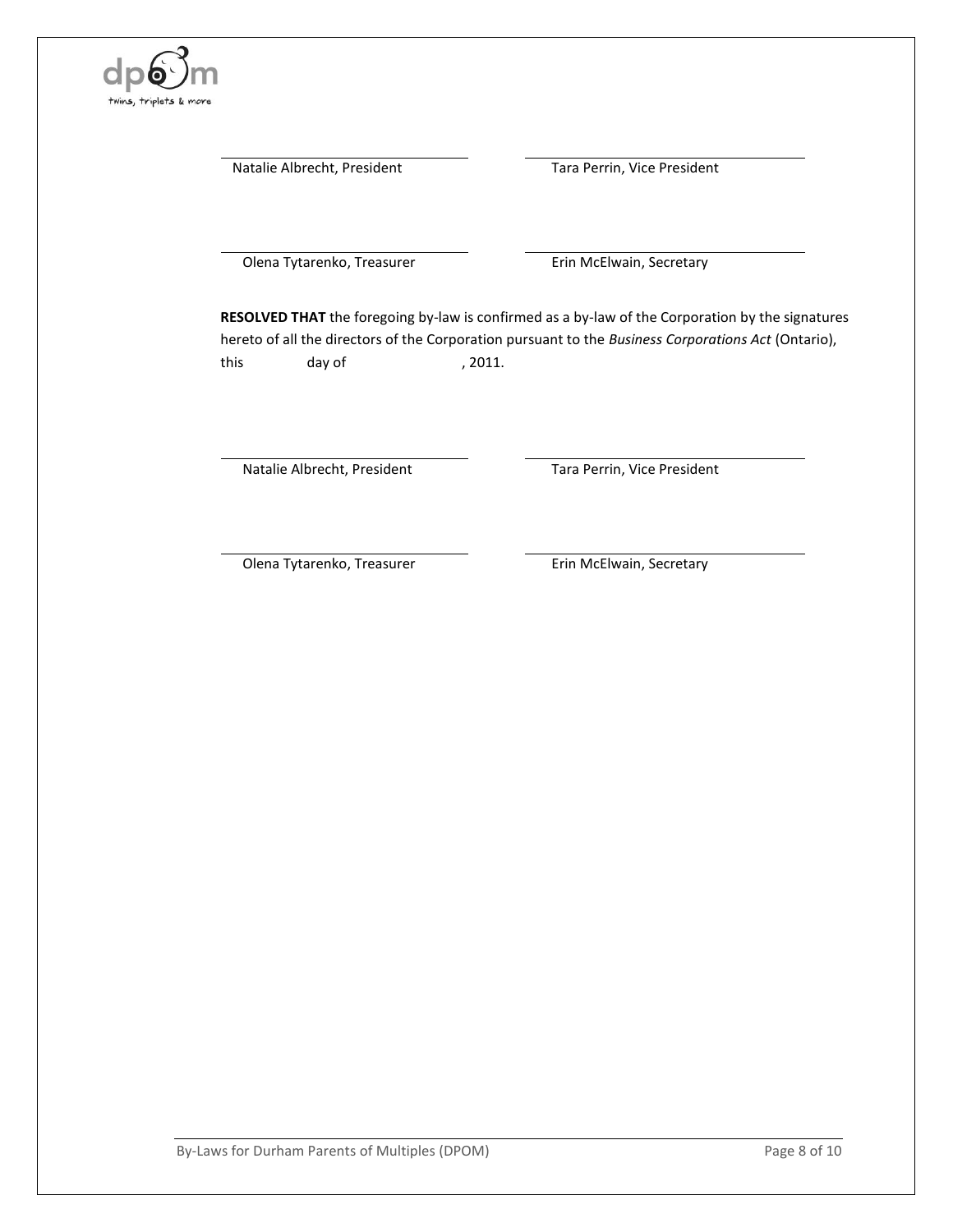

# CODE OF CONDUCT  $\sim$  DPOM

#### **As an executive and/or voting member of the Durham Parents of Multiples, I shall**:

- be guided by the policy, vision, goals and principles of Durham Parents of Multiples
- know and work toward the vision of Durham Parents of Multiples

- endeavor to be familiar with the clubs policies and operating practices and act in accordance with them

- practice the highest standards of honesty, accuracy, respect and integrity

- encourage a positive atmosphere where individual contributions are encouraged and recognized

- recognize and respect the personal integrity of each member of Durham Parents of Multiples

- apply democratic principles
- contribute to consensus building
- consider the best interests of all members
- respect and maintain the confidentiality of all members
- limit discussions at executive meetings to matters of concern to Durham Parents of Multiples
- use the appropriate communications channels when questions or concerns arise
- accept accountability for the decisions of Durham Parents of Multiples
- declare any conflict of interest